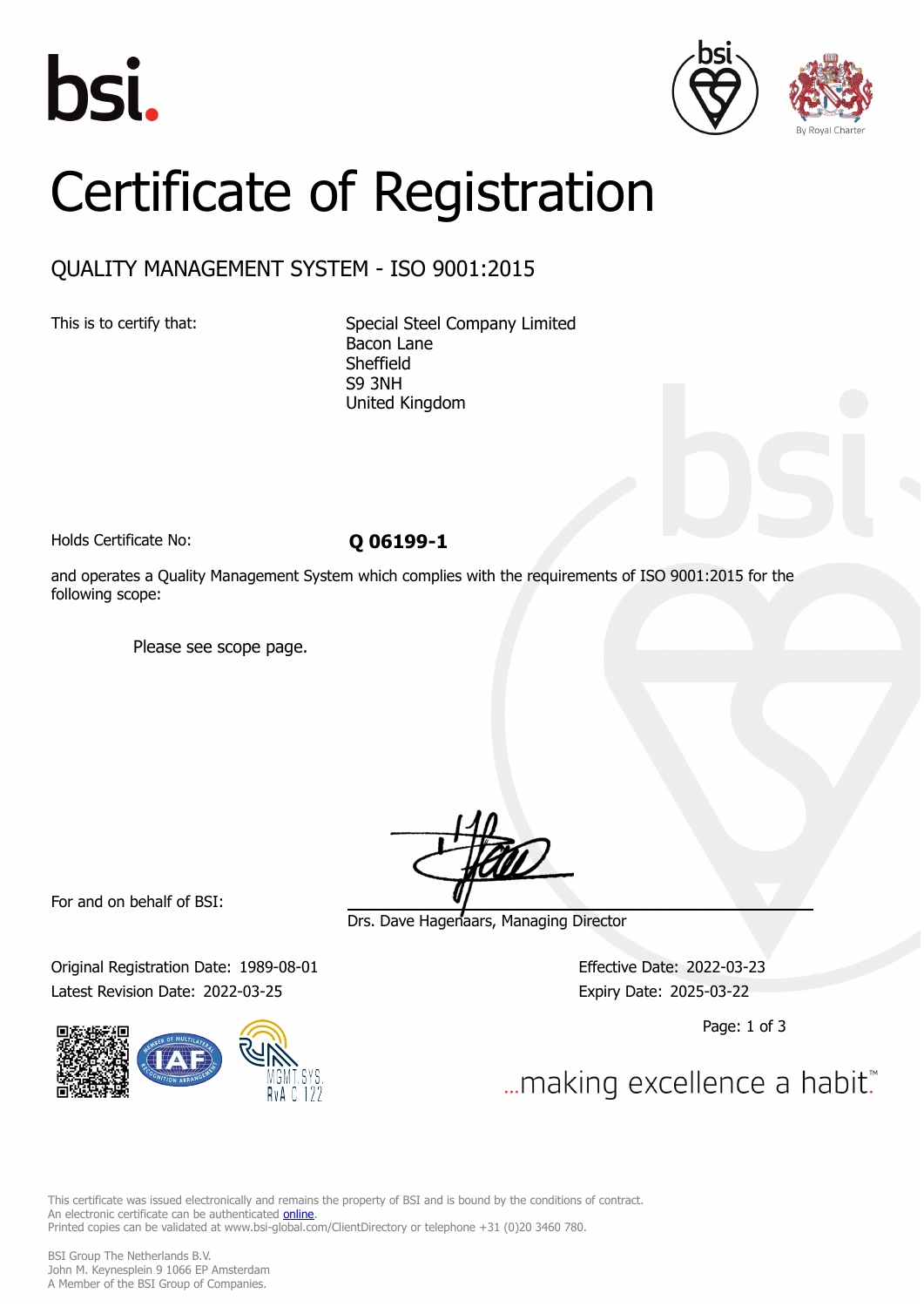Certificate No: **Q 06199-1**

# Registered Scope:

The manufacture and processing of open die forgings and ring rolled product.

Stockholding, sub-contract processing and distribution of lot traceable metals including nickel and cobalt based super alloys, titanium alloys, duplex, super duplex, high strength stainless, carbon and alloy steels.

Heat treatment, surface treatment and straightening of metals.

Associated in-house and sub-contracted inspection/testing in accordance with customer requirements.

Note: this RVA certificate is linked to the UKAS certificate Q 06199 issued by BSI Assurance UK Limited and will lose his validity when this UKAS certificate is no longer valid.

Original Registration Date: 1989-08-01 Effective Date: 2022-03-23 Latest Revision Date: 2022-03-25 Expiry Date: 2025-03-22

Page: 2 of 3

This certificate was issued electronically and remains the property of BSI and is bound by the conditions of contract. An electronic certificate can be authenticated **[online](https://pgplus.bsigroup.com/CertificateValidation/CertificateValidator.aspx?CertificateNumber=Q+06199-1&ReIssueDate=25%2f03%2f2022&Template=cemea_en)**. Printed copies can be validated at www.bsi-global.com/ClientDirectory or telephone +31 (0)20 3460 780.

BSI Group The Netherlands B.V. John M. Keynesplein 9 1066 EP Amsterdam A Member of the BSI Group of Companies.